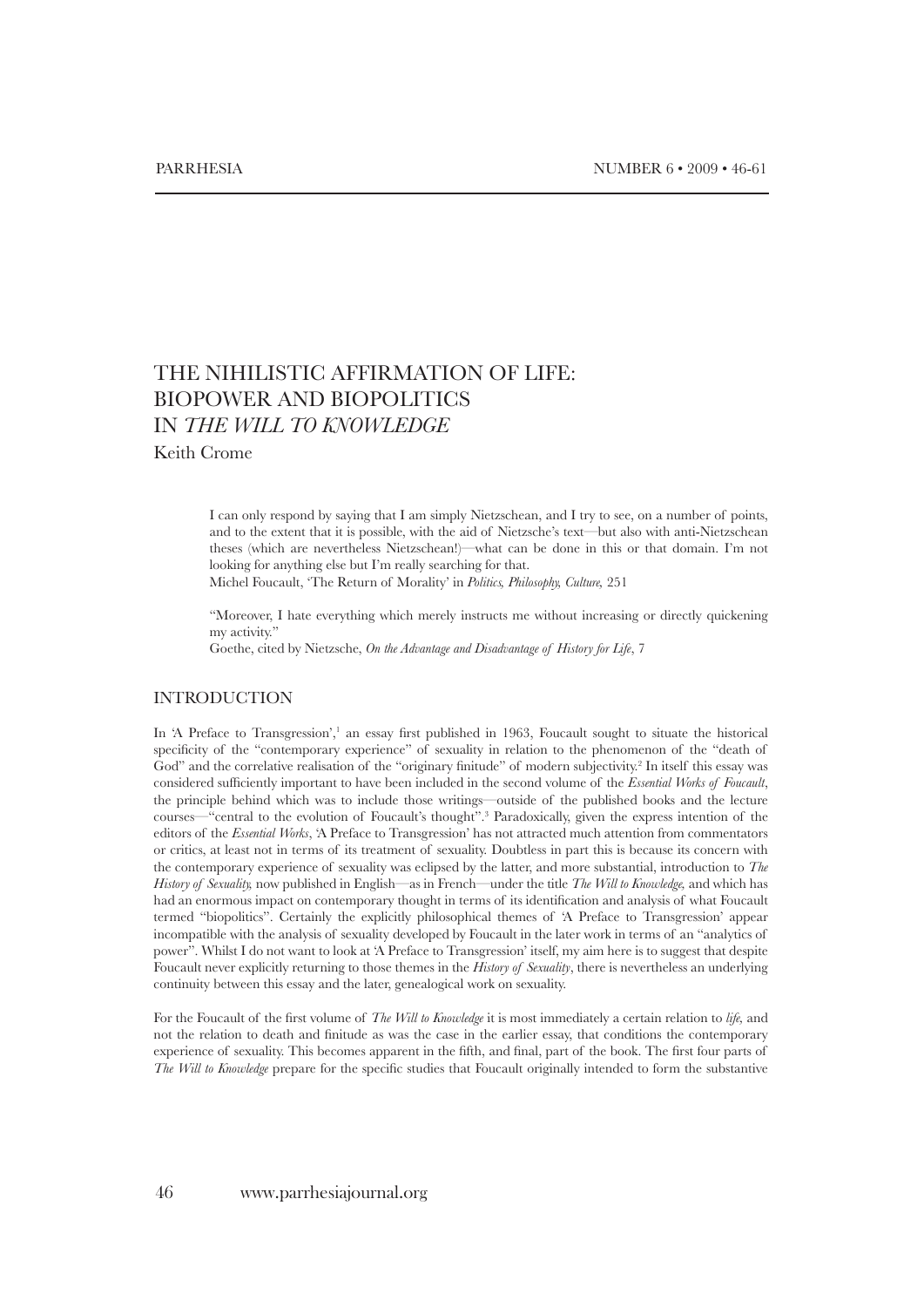core of *The History of Sexuality*. They do so by disengaging the treatment of sexuality from what Foucault termed 'the repressive hypothesis', and in its place provide the outline of a positive "'analytics' of power" (Foucault,  $82$ )<sup>4</sup> which would have informed the planned—but unwritten—studies of the historical constitution of the sexuality of "children, women, and 'perverts'".5 In the fifth part of *The Will to Knowledge*, entitled 'Right of Death and Power over Life', Foucault moves beyond the more methodological considerations of the earlier parts to offer an outline of an historical genealogy of the mechanisms of power operative in the West. He identifies a "profound transformation" of these mechanisms since the Classical age in relation to the exercise of power over life and death. Up until the Classical age, power, Foucault argues, typically took the form of the exercise of a sovereign "right to take life or let live", whilst since the Classical age power has been exercised as the "right of the social body to ensure, maintain, or develop its life" (Foucault, 136). It is, one supposes, within this framework that Foucault wanted to situate the histories of particular sexualities he originally planned to undertake.<sup>6</sup>

What I want to ask here, is how we are to understand the displacement in Foucault's work that turns the question of the modern experience of sexuality from a certain relation to death towards a certain relation to life. My contention is that if there is indeed a break—or better, a breach or opening (for it is not a matter of an absolute separation)—between the problematic of the two works, between, that is, the explicitly philosophical thesis that the contemporary experience of sexuality must be understood in relation to the death of God and the thesis that it should be understood in relation to the concerted and positive exercise of power over life, this breach only serves to better preserve what is perhaps the fundamental mark and problem of our age, a problem that irrupts into the open with the death of God: *nihilism*. 7

In order to do this I direct my analysis towards the concept of biopower that Foucault develops in *The Will to Knowledge,* and which for him designates the operation of power over life. The stakes of such a reflection are clarified by both Giorgio Agamben and Antonio Negri. For Agamben, "the entry of *zoê* into the sphere of the *polis*—the politicisation of bare life as such—constitutes the decisive event of modernity, and signals a radical transformation of the political-philosophical categories of classical thought".<sup>8</sup> Similarly, for Negri, the concepts of biopower and biopolitics are central to any political reflection—and critique—of contemporary society, since *bios*—or life itself—has entered "into the field of power and become a major stake therein".9 At issue, then, is the fate of the political in the current age. My intention is to show that Foucault identifies the political and thus historico-philosophical—paradox of biopower, inasmuch as this productive power over life is, in its affirmation of life, essentially life denying, or that it is, in short, *nihilistic*. This will, on the one hand, allow me to counter the tendency, identified and criticised by Negri, to "read, at the heart of biopolitics, a kind of positivist vitalism".<sup>10</sup> On the other hand, it will also allow me to show that there is, for Foucault at least, an intrinsic connection between biopolitics and thanatopolitics—a politics of death— a connection which does not, as Negri suggests it does, exclude "a true political affirmation of life" by offering a naturalised understanding of life that "strips it of all political power", and reducing it to "a heap of flesh and bones".<sup>11</sup>

The essay has four parts: in the first part, I identify the influence of Nietzsche on Foucault's work, an influence that it is necessary to acknowledge in order to appreciate the significance of what Foucault says about biopolitics; in the second part I examine Foucault's concept of power; in the third I examine the concept of biopower; in the fourth part I consider the relation between biopower, the power over life, and the historico-philosophical phenomenon of nihilism.

### 1. Foucault/Nietzsche

At the end of the introductory chapter of *Discipline and Punish*, the first of his "genealogical" works,<sup>12</sup> Foucault, reflecting in advance, as it were, on the remainder of the book, announces that it is his intention to write a "history" of the prison. This intention is not motivated, he assures the reader, by an interest in the past for its own sake. Rather, such an endeavour is, for Foucault, part of the attempt to write a "history of the present". It is difficult not to hear in this an echo of Nietzsche's denunciation of the "historical malady" in the second *Untimely Meditation*, *On the Advantage and Disadvantage of History for Life*. 13 There Nietzsche criticises the obsession with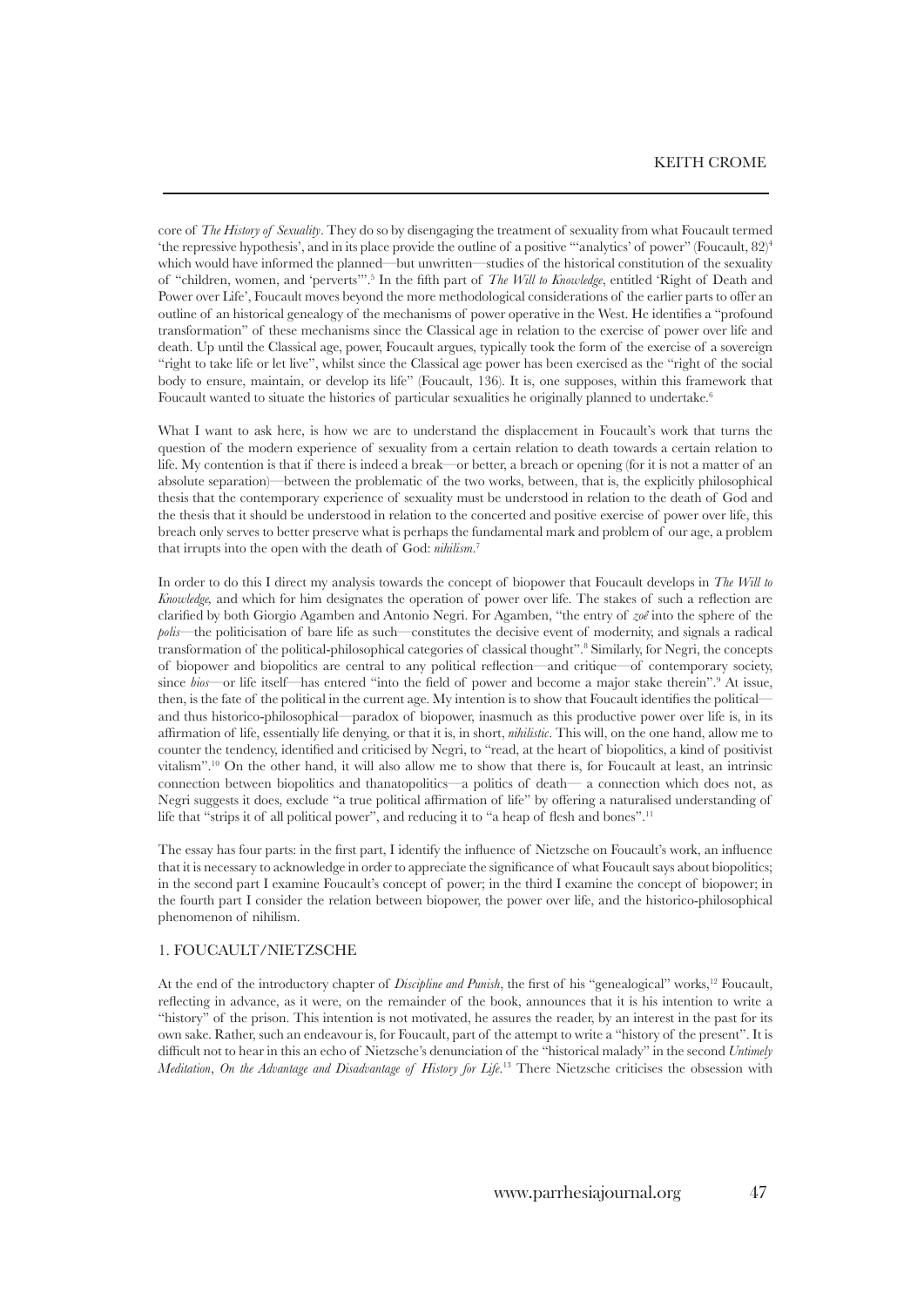an objective—and thus disinterested—history that, in his eyes, characterised the 19<sup>th</sup> century. For Nietzsche, the supposition that the past can be known objectively and for its own sake, by an intellect that apprehends it much as the scientist apprehends an object, is to asphyxiate life itself, elevating the intellect outside of life in order to know it, and thus denying the knower any effective relation to history. Nevertheless, insofar as life is active it must, for Nietzsche, be grasped in its becoming, and so it must be known historically. An effective understanding of history, however, is one that furthers life in its activity, comprehending its becoming from the perspective of becoming and not being or, in other words, understanding life from the perspective of life. It is this that necessitates undertaking what Foucault calls "a history of the present", grasping the present in its contingency, unsettling it from its prejudices and exploding their hold on reality, understanding how we have become what we are rather than importing our prejudices on to the past, in the guise of their being eternal truths apprehended by a supra-historical intellect. Thus, for Foucault, the motivation of history is, to borrow Nietzsche's words, "to have an untimely effect", "to act against the age and so have an effect on the age to the advantage, it is to be hoped, of a coming age".<sup>14</sup>

I shall come back in a moment to the question of this understanding of life in its becoming—or what I have otherwise termed the attempt to grasp life from the perspective life—in relation to Foucault's concern with power. For it is only by understanding the philosophical necessity behind that concern with power that it is possible to understand the political significance of Foucault's work, and by extension obtain a proper appreciation of Foucault's concern with biopolitics. First, however, it is necessary to give a preliminary justification for invoking Nietzsche here. Indeed, it is important to recognise—*contra* the claims that Foucault writes under a Kantian inspiration15—the presence of Nietzsche throughout Foucault's work if one is to understand its philosophical significance.

*The History of Madness*, first published in French in 1961, not only ends by invoking the example of Nietzsche (along with Van Gogh and Artaud) in order to situate the fate of modernity in relation to madness, but is also, from beginning to end, written under the inspiration of the Nietzsche of *The Birth of Tragedy*. As Foucault puts it in the original introduction: "the following study will only be the first, and probably the easiest, in this long line of enquiry which, beneath the sun of the great Nietzschean quest, would confront the dialectics of history with the immobile structures of the tragic".<sup>16</sup> A little later, in two interviews given in 1966, Foucault once again affirms the epochal significance of Nietzsche, and accordingly his centrality to his own work. In the earlier of the two, Foucault argues that if, in certain respects, Nietzsche is a man of the 19<sup>th</sup> century, he has generally "brilliantly advanced our epoch".17 In the latter, he remarks that for Nietzsche "the philosopher was the one who diagnosed the state of thought. We can, then, envisage two types of philosopher: those who open new paths of thought, like Heidegger; and those who play, in some part, the role of archaeologist, who study the space in which thought deploys itself, and thus the conditions of this thought, its mode of constitution".<sup>18</sup> Perhaps the cumulative force of these remarks, in which Foucault insists that Nietzsche, as Derrida might have put it, "marks out the place and the age"<sup>19</sup>—our age—would be enough to establish his centrality to Foucault's work. However, it is undoubtedly the case—and much more widely recognised—that Nietzsche informs the works of Foucault's "genealogical" period—*Discipline and Punish*, and *The Will to Knowledge*. The former is concerned to inscribe, in Nietzschean fashion, the formation of the "modern soul" within a genealogy of punishment, and thus in terms of the political investment of the body, whilst the latter advertises its Nietzschean filiation by its very title. As I have said above, the last two volumes of *The History of Sexuality*, *The Use of Pleasure* and *The Care of the Self*, break with the original plan, set out in *The Will to Knowledge*, and in a certain sense abandon a genealogical method in favour of studying the "problematisation" of sexuality in antiquity, and in particular what Foucault calls "the arts of existence", i.e. those "actions by which men not only set themselves rules of conduct, but also seek to transform themselves, to change themselves in their singular being, and to make their life into an oeuvre that carries certain aesthetic values and meets certain stylistic criteria".<sup>20</sup>As tempting as it might be to construe this break from the original conception of *The History of Sexuality* as a break with Nietzsche, such a temptation should be avoided, since it is possible to construe the history of an art of self-fashioning in antiquity, from which philosophy itself arose, as Nietzschean in inspiration, recovering or excavating the "aesthetic meaning" of existence.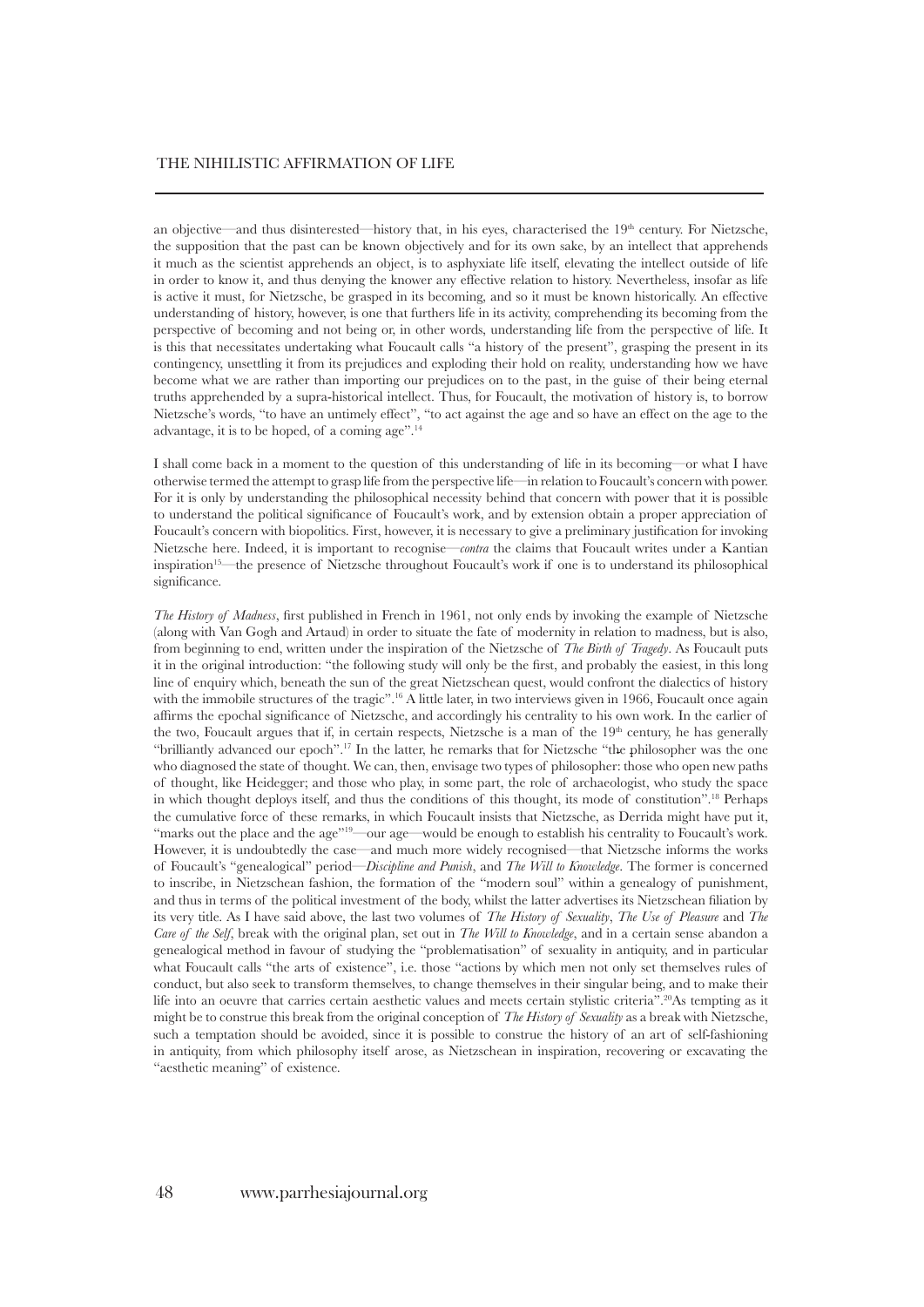I am aware that these remarks are more likely to be taken as suggestive rather than conclusive, and unfortunately I do not have the space here to develop them further.21 Moreover, by drawing attention to what I see as the constant presence of Nietzsche in Foucault's thought, I am aware that I might be thought to be suggesting that Foucault is Nietzsche's epigone. However, this would be to misconceive what is at issue here, which is not the tracing of influences and opinions, of what one thinker has taken from another, has used or abused, understood or misunderstood. Rather, what is at issue is the affirmation of the historical effectiveness of philosophy itself, which has from its inception with the Greeks, determined first the existence of the Occident and then the reality of the world itself.22 Thus by stressing the importance of Nietzsche to Foucault, I am claiming that, for Foucault, Nietzsche's thought is central to any reflection on the historical and political situation of contemporary existence. Undoubtedly, this is how we should understand Foucault's affirmation, given here as an epigraph to this essay, that he is "simply Nietzschean", even when developing "anti-Nietzschean theses (which are nevertheless Nietzschean!)".<sup>23</sup>

Principally, the centrality of Nietzsche to any reflection on the historical and political situation arises in terms both of Nietzsche's challenge to transcendental philosophy (or more broadly, and to use a Nietzschean term, to "Platonism"), and also his attendant identification of the world as "will to power".<sup>24</sup> Certainly, in saying this I am making no claim to originality *per se*: with regard to Foucault's account of power Deleuze recognized the former's "profound Nietzscheanism",25 whilst Negri has drawn attention to the Nietzschean roots of the concept of biopolitics.<sup>26</sup> However, what I am insisting on here is that through his relation to Nietzsche, Foucault is able to address the contemporary political predicament of modern humanity from the perspective of life itself, rather than from the perspectiveless perspective of the *cosmotheoros*—that disinterested observer—that is nothing other than the legacy of metaphysical thinking which lies at the root of the world-historical phenomenon of nihilism. And it is this which constitutes the philosophical rigour of his thinking of power and biopolitics.

### 2. Foucault's Conception of Power

#### *a. What Power Is Not*

For Nietzsche to think the world non-metaphysically means to think it non-Platonically, since it is with Plato that there emerges that distinction between the apparent world and its truth, which is the essence of metaphysics. It is precisely this distinction that fatefully condemns humanity to nihilism, instituting a division between action and comprehension, *praxis* and *theoria*, which finally issues in an incapacity to act—that is to effectively shape and form life historically. In this sense, what I am here calling nihilism is understood in Nietzschean terms as the becoming *passive* of the human being. To overcome Platonism requires Nietzsche to think the world and what is, in terms of the will, which as will is intrinsically will to power. In other words, to think the world and what is as will to power is to understand the world from the perspective of life: it is to grasp the world immanently, since the world—and everything in it—as it imposes itself on us, as it affects us, appears as activity or force (and even passivity itself is understood as a modality of activity, that is as being merely re-active), and because in its turn a force insofar as it is active is immediately its expression, and nothing else.

In the lecture course from 1973-74, presented under the title *Psychiatric Power*, Foucault follows Nietzsche in asserting the primacy of power. Situating the lecture course in relation to *The History of Madness*, Foucault states what he now sees as the fundamental defect of that work, which was "still an analysis of representations".<sup>27</sup> Now, however, and surpassing the early work, it is a matter of seeing "if it is possible to make a radically different analysis", starting "from an apparatus of power", which would entail seeing to what extent such an apparatus produces "statements, discourses and consequently, all the forms of representation that may then derive from it".<sup>28</sup> And, at bottom, this means tracing, tracking, and delimiting the "will to truth". But, if there is indeed evident here that "profound Nietzscheanism" of which Deleuze spoke, it is necessary to ask how we are to understand that Nietzscheanism in its concretion—a question that, given what I have so far said we can understand to being asking how we are to understand Foucault's anti-platonic, anti-metaphysical, conception of power. Or, and to put the question in more positive terms: how does Foucault analyse power insofar as it is active?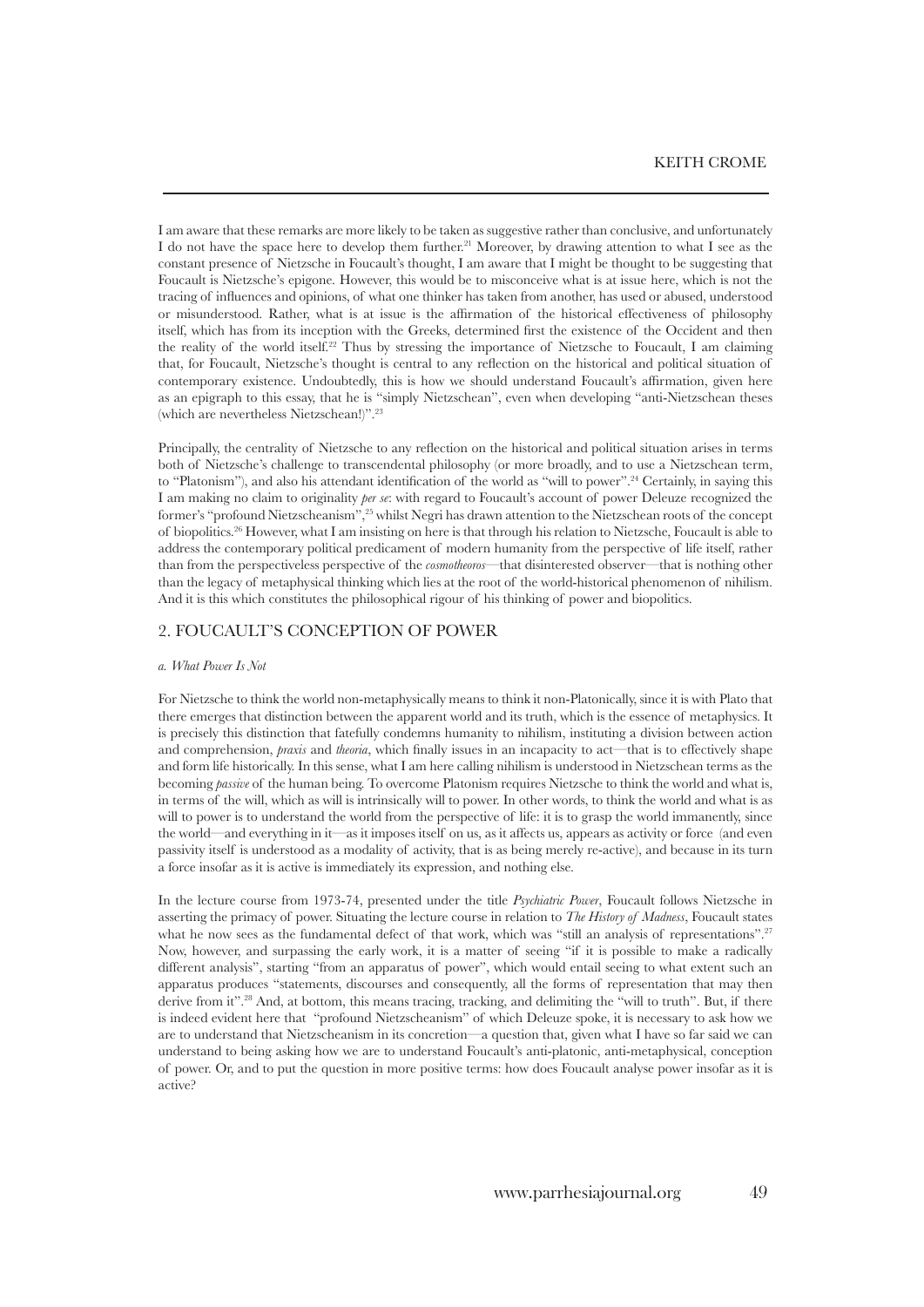### THE NIHILISTIC AFFIRMATION OF LIFE

In *The Will to Knowledge* Foucault begins his analysis by contending that since the Middle Ages the West has predominantly understood power negatively. Power was characteristically seen as a "means of deduction" (Foucault, 136), domination and repression. This understanding of power was, Foucault says, developed in relation to the jurisdiction of the sovereign, and was modelled on Roman law, in particular the *patria potestas*, the patriarch's 'power over', which accorded to the father of the Roman family the right to dispose of the life of his children and slaves. It was based on the principle that what the sovereign gave, he or she could take away. Figured forth in the prerogatives of royalty, power typically took the form of "a subtraction mechanism, a right to appropriate a portion of the wealth, a tax of products, goods and services, labour and blood, levied on the subjects" (Foucault, 136). Power, as Foucault says, in this instance was seen as a right of seizure, of ownership. It could be said, then, that according to this way of thinking, power was conceived of *principally* and *substantively*: power, which was a power to command, to demand and constrain, was an attribute or possession of the sovereign being. The sovereign disposed of his or her power in order to appropriate, to take from those other subjects, whom he or she effectively subjugated, those things that properly belonged to him or her. Power was, then, essentially disabling; it was, Foucault says, "anti-energy" (Foucault, 85).

However, Foucault goes on to argue that since the Classical Age, power has ceased to be typically exercised in this way. Rather than operating subtractively and negatively, power operates positively, affirmatively. As Foucault somewhat economically puts it: power no longer characteristically operates as the power to say 'no'; it is not something that is "incapable of doing anything, except to render what it dominates incapable of doing anything" (Foucault, 85); instead, it is increasingly and more insistently *productive*, enabling, and generative. Power is dynamic. "'Deduction'", as Foucault writes, "has tended to be no longer the major form of power but merely one element among others, working to incite, reinforce, control, monitor, optimize and organize the forces under it" (Foucault, 136), extracting time and labour from bodies, for example, rather than confiscating commodities and property.

Essentially the form that power took prior to the Classical Age was juridical, and according to Foucault, with one or two notable exceptions, the way in which power has been represented, and continues to be represented, is in accordance with this. As he says:

Whether one attributes to it the form of the prince who formulates rights, of the father who forbids, of the censor who enforces silence [… it is] centred on the statement of the law and the operation of taboos. All the modes of domination, submission, and subjugation are ultimately reduced to an effect of obedience (Foucault, 85).

At bottom, then, for Foucault, "despite the differences in epochs and objectivities, the representation of power has remained under the spell of monarchy" and, as he says, "in political thought and analysis, we still have not yet cut off the head of the king" (Foucault, 88-9).

In *The Will to Knowledge* Foucault goes on to develop a detailed exposition of what he means by power. Turning towards an explicit and direct consideration of power in the second chapter of the fourth part of the book, Foucault begins once again, not by advancing a positive definition of power, but by situating what he means by negation, claiming that "the word *power* is apt to lead to a number of misunderstandings" (Foucault, 92), misunderstandings which, bearing on its identity, form and unity, concern its being. "By power", he says:

I do not mean 'Power' as a group of institutions and mechanisms that ensure the subservience of the citizens to a given state. By power, I do not mean, either, a mode of subjugation which, in contrast to violence, has the form of rule. Finally, I do not have in mind a general system of domination exerted by one group over another, a system whose entire effects, through successive derivations, pervade the entire social body. The analysis, made in terms of power, must not assume that the sovereignty of the state, the form of the law, or the over-all unity of a domination are given at the outset; rather, these are only the terminal forms power takes. (Foucault, 92)

#### 50 www.parrhesiajournal.org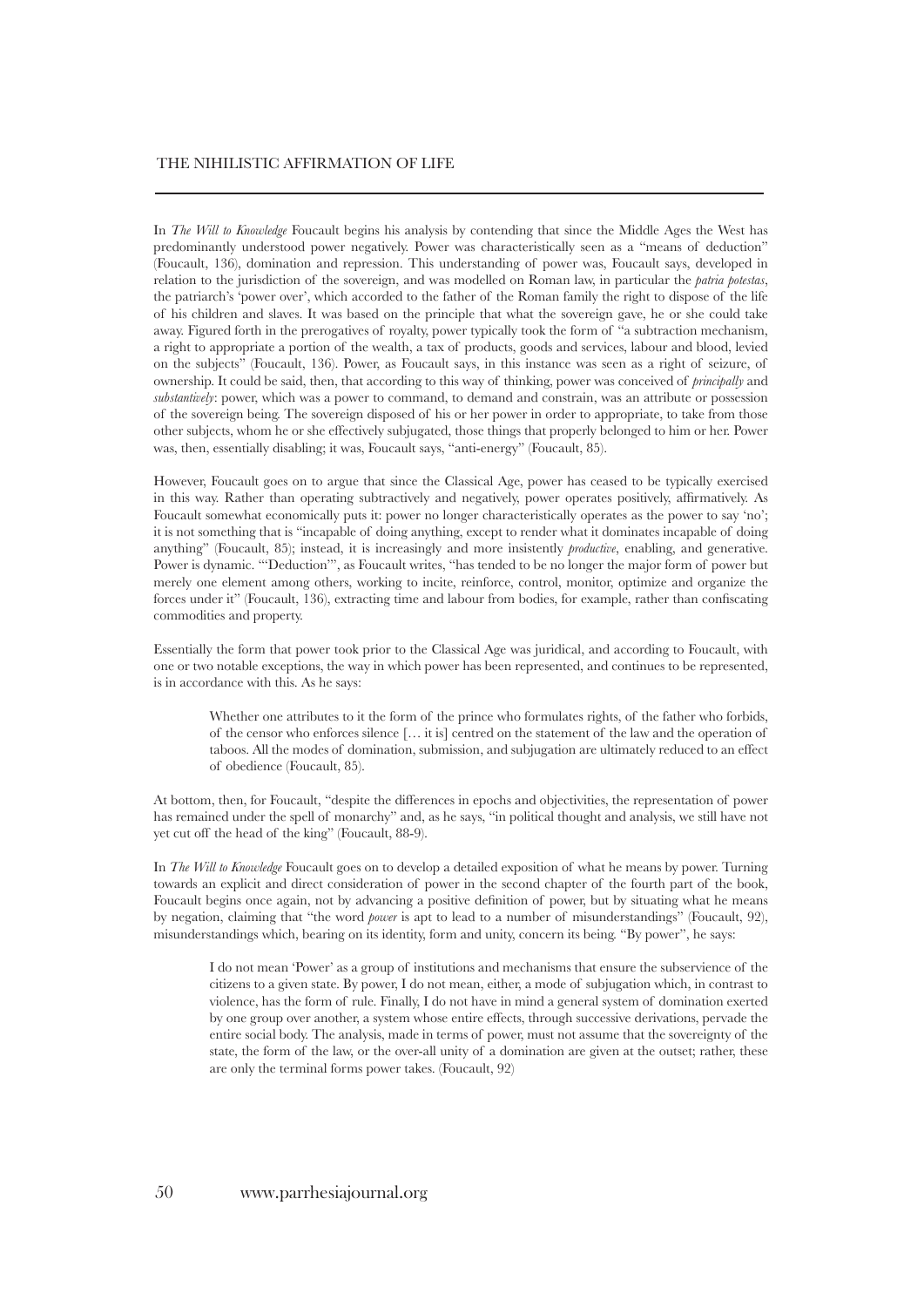In sum, then, for Foucault, power is not to be identified with a set of institutions which takes the form of legal as opposed to illegal or non-legitimised violence—and that is given as a unified system of domination.

It is necessary to recognise in these negative formulations, which are as much a declaration of intent as a statement of facts, an anticipation of an alternative to the metaphysical determination of power that has predominated in political and philosophical thought. The metaphysical determination of power is a conception that thinks power negatively because it thinks it *principally* and *substantively*. Unable to see in power power's own active reality, it views it as the expression of some other, ontic, reality that lies behind it, controls it, and that is only able to use it as a means of appropriation, enforcing its power negatively. Power is traditionally thought to function negatively because it is in essence thought negatively. From a Foucauldian perspective, the paradox of the traditional, metaphysical, determination of power is that it issues in an abstract conception of power because it thinks power from a too concrete basis, as the expression or attribute of a substantial entity. By contrast, one might say, to adopt what is an admittedly un-Foucauldian register, that Foucault is concerned to develop a properly *ontological*, rather than ontic, analytics of power. And this will be an analysis that seeks to grasp power in terms of what *it can do*. To put it in Nietzschean terms, for Foucault it is a matter of viewing power from the perspective of its becoming. In this respect what is required, what Foucault seeks to develop, and what is already implicit in his analysis of the transformation in the mechanisms of power that I have outlined above, is a *de-substantivised* account of power.

### *b. What Power Is*

In a short essay, entitled 'The Subject and Power', Foucault once more situates his account of power negatively, this time invoking, and opposing, the presupposition that "power is something that exists with its own distinct origin, basic nature, and manifestations."<sup>29</sup> The distrust, or suspension, of such an assumption requires that Foucault once more displace a series of metaphysical determinations. It is, he somewhat economically writes, necessary "to grant a certain privileged position to the question of the 'how'"<sup>30</sup> with regard to power. Certainly, this is not in order to eliminate the questions of 'what' and 'why', but rather in order to "imagine a power that unifies in itself a what, a why, and a how."31 Of these three determinations of the being of power, what it is, why it is and how it is, essence or origin, cause, and actuality, it is the latter, its 'how' that predominates.

For Foucault, then, the being of power is to be grasped from out of its 'how', or more precisely, the 'how' of power presses to the fore in the determination of the being of power in so far as the 'what' and the 'why' and the 'how' are given together in the 'how' of power. For this reason, power is often identified with *force* by Foucault, in as much as force is effective, or active, and thus primarily determined in and by its 'how'. It is also for this reason that Foucault says that instead of being understood as the possession of a subject, disposing of it at will, power must be thought of as inherently relational, as a relation between forces or actions. This is because a force is known through its effects. That is, it is grasped through, and is nothing outside, of its being-at-work, and is thus inherently active. And because a force or an action is known—or perhaps even more strongly, simply is—only through its effects, it is known—or is—only through its power to affect other forces or actions (to which it is thus intrinsically related) and to be affected by other actions.

In brief, then, it can be said that for Foucault power manifests itself phenomenally. It is nothing other than its expression in the agonistic relations between forces or actions. Here it is necessary to recognise something of the circularity of Foucault's own endeavour, a circularity to which Foucault himself was not oblivious. As he remarks in the first volume of *The History of Sexuality*, the analysis of power that he develops involves "two endeavours that refer back to one another" (Foucault, 90): on the one hand, it is necessary to form "a different grid of historical decipherment" (Foucault, 90) by starting from a different theory of power, a theory that posits it in its tactical, strategic and technological variety; and simultaneously to advance towards a different conception of power through an examination of historical material. This circle is no sign of the invalidity of Foucault's work, but the mark of its profoundly historical character.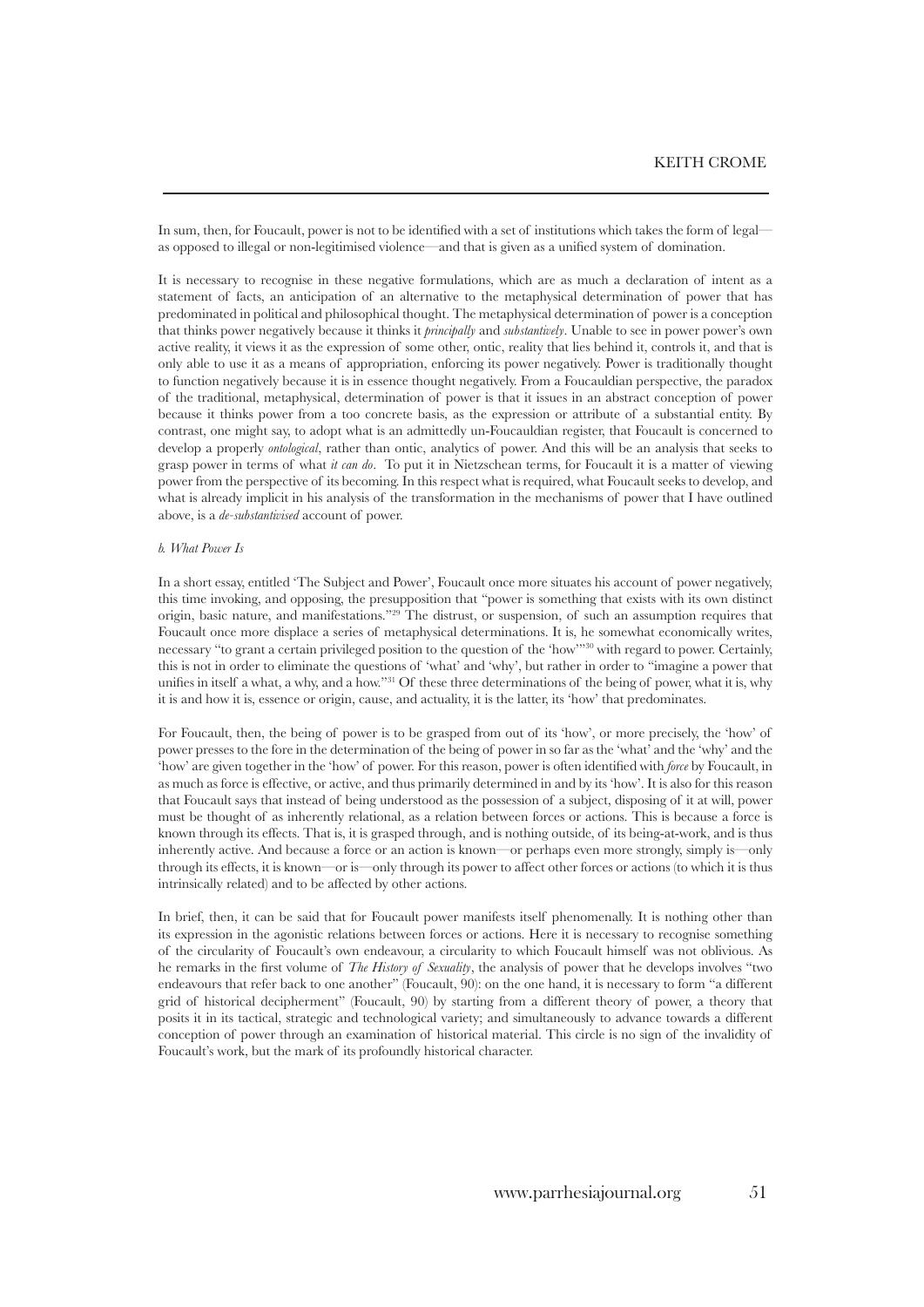To return to the proclamation of the death of the king, or what elsewhere Foucault calls "the mutation of the mechanisms of power." Like the death of God, the death of the king is for Foucault an event the significance of which we by and large remain unaware, even whilst it determines our very existence. In other words, we exist in a world in which power no longer functions in terms of monarchy, and yet, thinking merely of this as a transformation of the way in which political constitutions are organised, we fail to understand the essential nature of the political as such. Symptomatically, this in itself is indicative of the nihilism of contemporary politics, which thereby misunderstand the political ground of modern life, namely that power no longer operates substantively, and can no longer be understood substantively.

In relation to this, it is important to recognise the radicality of Foucault's insights. By detaching the analysis of power from what earlier I called the substantive model, by de-substantivising power, and replacing it with the recognition that power is inherently dynamic, and nothing outside of its effects or affects, it is necessary to recognise that when Foucault addresses the transformations in the exercise of power, he is not speaking simply of a transformation of the mechanisms of power, in the sense that the way in which power operates is transformed but what power is remains essentially the same. Rather, he is speaking of a transformation of power itself, for in acting, power enacts itself: power empowers itself. That being the case, the history of power's empowering itself, would also be the history of the West, and the transformation of power a transformation that reveals the historical bearing of the Occident, realising its inherent nihilism.

### 3. Biopower

In the preceding section I sought to show the radicality of Foucault's analysis of power, and argued that it is not possible to dissociate Foucault's claims regarding power from his analysis of the historical modes and forms of power. For this reason it is a mistake to see in Foucault a sociology of power-relations in the modern world. Rather, Foucault's "microphysics" of power is a philosophical concern with the becoming of power grasped in its concretion in various practices, which are, as power's self-expression, the reality of power as such.

It is now necessary to turn to a consideration of the analysis of that modality of power that for Foucault typifies the post-Classical West, and in relation to which he proposed to situate his analysis of sexuality: biopower. Although Foucault situates the emergence of what he calls biopower in the  $18<sup>th</sup>$  century, it is, he claims, in the 19<sup>th</sup> century that it becomes one of the basic manifestations and modalities of power within the political sphere, expressive of the essence of the modern age. With the term 'biopower' Foucault designates the set of mechanisms, techniques and technologies through which the basic biological features of the human species become the object of political strategies in modern Western societies. Biopower is, then, for Foucault the application of power to the human considered as a living being, the application of power to the human taken as a species being.

To gain a clearer appreciation of Foucault's point, it is necessary to recall that prior to the first volume of *The History of Sexuality* Foucault's genealogies of the modern modalities of power had concentrated on identifying what he called, most notably in *Discipline and Punish*, "disciplinary technologies".<sup>32</sup> These are techniques that emerge in seventeenth and eighteenth century Europe, and which are directed towards the individual human body understood as a machine, composed, or better, decomposable, into its various moving parts, which can then be rendered capable of performing work. According to Foucault, these technologies sought, through various regimens and measures, to rule a multiplicity of men, that is, to impose a particular mode of being on men, by dissolving that multiplicity in to individual bodies, and at the level of the individual body, optimize its capabilities, extorting from it various forces, increasing its utility and docility, and integrating it into systems of efficient and economic controls. Disciplinary techniques of power include all those apparatuses and institutions which ensure the distribution of individual bodies in space and time, and which organise around these bodies a whole field of visibility, ordering them or rendering them orderable, in institutions such as universities, secondary schools, military barracks, and workshops.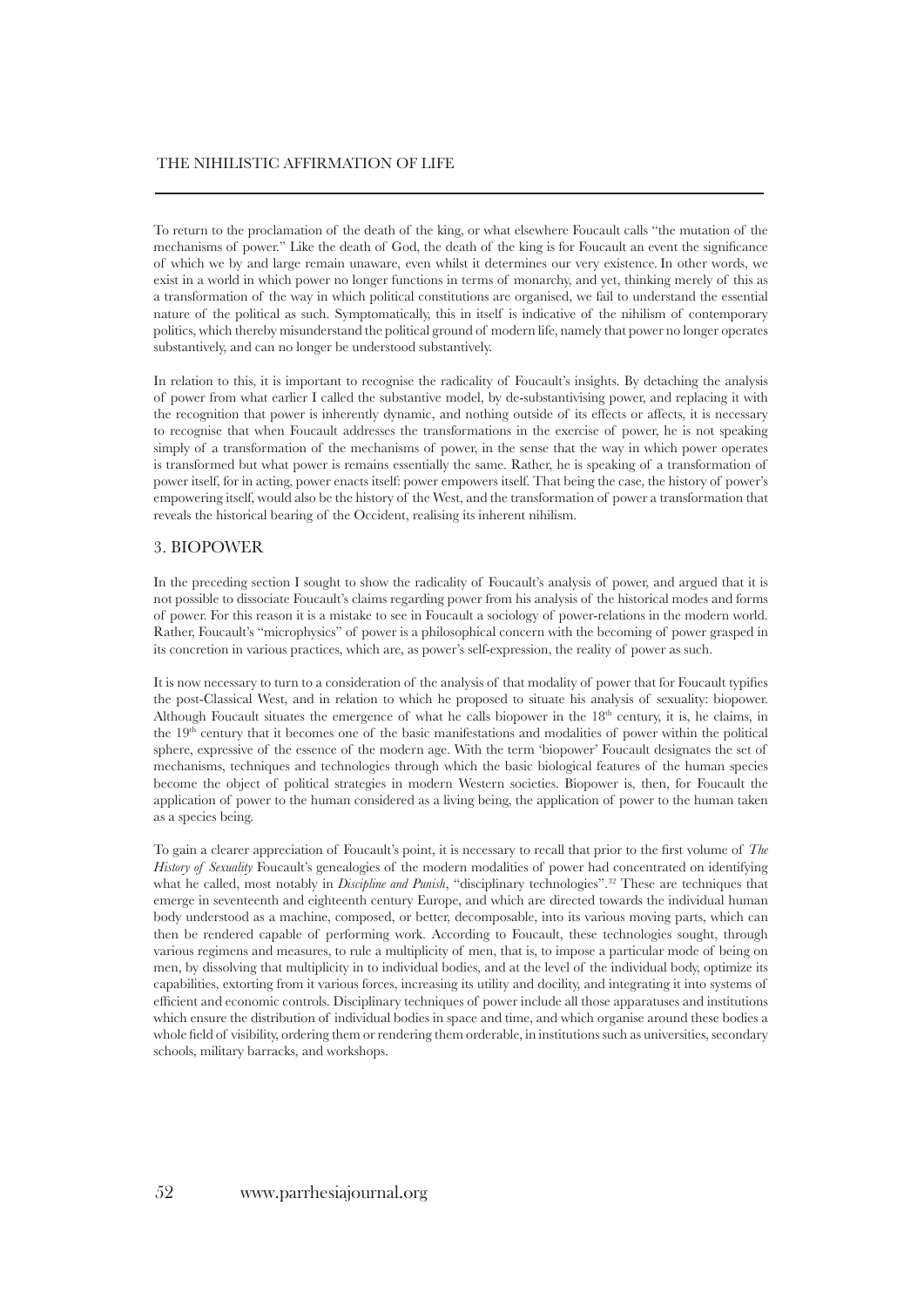It is against and in relation to these disciplinary techniques that form an "anatomo-politics of the human body" (Foucault, 139), that the techniques and technologies of biopower are to be understood. Such techniques and technologies focused not on controlling and ordering the individual anatomical body, but rather on the knowledge, intervention and regulation of the species body, imbued as it is with "the mechanics of life and serving as the basis of the biological processes" (Foucault, 139). Like disciplinary techniques and procedures, the technologies of biopower are addressed to a multiplicity, but they are addressed to that multiplicity in so far as it forms a global mass affected by the biological processes of life itself: birth and death, health and illness. To the techniques of discipline that came to hold sway over the human body and which are individualising are added the techniques and technologies of biopower which, on the contrary, but in a complimentary way, are massifying, directed towards humans in the genetic and species sense. As Foucault puts it, biopower involves:

A set of processes such as the ratio of births to deaths, the rate of reproduction, the fertility of the population and so-on. It is these processes—the birth rate, the mortality rate, longevity, and so-on together with a whole series of economic and political problems which […] become biopolitics' first objects of knowledge and the targets it seeks to control.33

Biopower is thus tied to the emergence of the discipline of statistical demography, and there begins the quantification of the phenomena of birth-rate, longevity, the reproductive rates and fertility of a given population, its state of health, patterns of diet and habitation. Biopower is ontogenetic: it brings into being the phenomenon of population, rendering it visible and knowable, see-able and say-able.

It is in this respect that we begin to see most clearly the way in which biopower operates. The events with which biopower is concerned, over which it exercises its power, such as birth rates and life expectancy are phenomena that occur within a population over a certain period of time, which have to be studied over a certain period of time, and on which power can only intervene over a certain period of time. Consequently, when biopower acts it does so at a certain remove: it is concerned with phenomena which, taken in themselves, are aleatory and unpredictable, but which can be regulated at a general level. Through statistical forecasting and estimation, by establishing constants and trends, biopower avails itself of the means of intervening and, if not controlling absolutely, rendering a certain outcome more or less probable, more or less likely or unlikely: an increase in life expectancy, a lowering of mortality rates, a rise in birth-rates, and so-on.

In sum, both disciplinary technologies and the techniques and mechanisms of biopower are forms of power over the body. The former, disciplinary technologies, centre on the individual body: they treat it as a machine, considering it as a being consisting of parts, organized in a certain fashion, requiring energy in order to operate and capable of producing certain effects, that is, of working. Decomposing it into its parts, and subjecting them to training, to discipline, it seeks to render the body both docile and utile. Biopower, on the other hand, focuses on the body as the vehicle of species life. Given the nature of the phenomena with which it is concerned it is regulatory rather than disciplinary. It is:

a technology which brings together the mass effects characteristic of a population, which tries to control the series of random events that can occur in a living mass, a technology which tries to predict the probability of those events (by modifying it, if necessary), or at least to compensate for their effects. [It] is a technology which aims to establish a sort of homeostasis, not by training individuals, but by achieving an overall equilibrium that protects the security of the whole from internal dangers.<sup>34</sup>

### 4. Biopower, Life, Death and Nihilism

In the 1975–76 lecture course '*Society Must be Defended'*, Foucault succinctly summarised the two-fold orientation of power that I have just outlined, declaring that: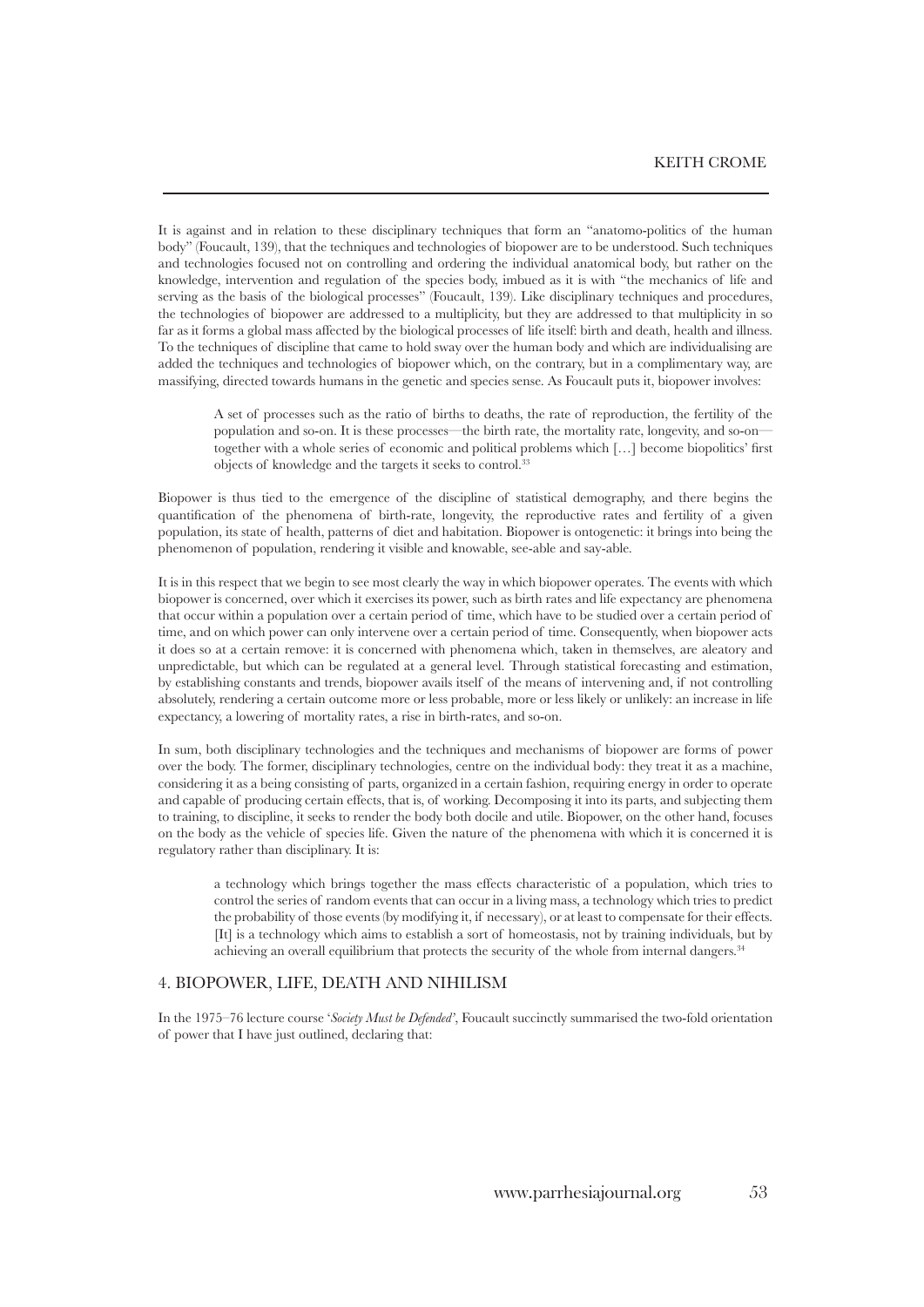To say that power took possession of life in the nineteenth century, or to say that power at least takes life under its care in the nineteenth century, is to say that it has, thanks to the play of technologies of discipline on the one hand and technologies of regulation on the other, succeeded in covering the whole surface that lies between the organic and the biological, between body and population.<sup>35</sup>

The point of Foucault's analysis has been understood in two ways. First, and as Foucault himself says, he sought to reverse the traditional understanding of modernity in which the exercise of power in both philosophical and political terms has been seen as overwhelmingly seeking to deny the reality of the body in favour of the soul, consciousness, ideality. In fact, as Foucault shows, nothing is more material, physical, corporeal, than the exercise of power in modernity. Second, the discovery of biopower and in particular biopolitics is taken to affirm that there is increasingly an identity between man as a political being and man as a living being: the furtherance of pure life has increasingly become the sole object and end of all politics. What I now want to show is how the bio-political affirmation of pure—or mere—life both transforms and reveals the historical being of the Occident. In order to do this I will turn to the matter that gave this essay its title, namely the question of the relation between life and death under the bio-political regime.

For Foucault, the emergence of biopower is instrumental to the development of capitalism. Crucially, what occurred in Western countries in the eighteenth century was, according to Foucault, "the entry of phenomena peculiar to the life of the human species into the order of knowledge and power" (Foucault,  $141 - 42$ ). Certainly, the biological had always exerted a pressure on the history of cultures and civilisations; but the drama of its history had always been a drama of death, a drama played out on its vastest stage through the forms of famine and epidemic. The economic developments of the early classical age allowed some relief from these threats, whilst the knowledge concerned with life, permitting a relative control over life and the aversion of the threat of death. The hold of death was checked. In the space opened-up power and knowledge were able to assume greater responsibility for life processes, and to undertake to modify and control them. "The fact of living", Foucault writes, "was no longer an inaccessible substrate that only emerged from time to time, amid the randomness of death and its fatality; part of it passed into knowledge's field of control and power's sphere of intervention" (Foucault,142). Knowledge-power became biopower: a series of mechanisms, techniques and technologies that transformed human life.

Whilst the great institutions of the state ensured the maintenance of the relations of production, biopolitics and anatomo-politics as *techniques of power* ensured the development of the economic processes and the forces that supported those processes. That is, if the disciplinary techniques that emerged in the classical age facilitated the insertion of bodies into the processes of industrial production, ordering and mechanising bodies, increasing their productivity, maximising their utility without at the same time making them harder to govern, then the techniques and technologies of biopower enabled the adjustment of the population to the same economic processes. However, where the focus of disciplinary techniques is to train the individual by working at the level of the body, the focus of biopower is upon regularising the basic phenomena affecting species life. In this sense, biopower is not only concerned with demographics, but also with a whole series of related phenomena which affect, or better incapacitate, individuals, rendering them incapable of productive activity, of labouring in order to obtain the basic conditions requisite for continuing to live, such as accidents, illnesses and old-age. Thus as an expression of biopower there is the wide-spread development of such measures as "insurance, individual and collective savings, and safety measures",<sup>36</sup> all of which were not mere epiphenomena of capitalism, but intrinsic to its possibility.

It is in relation to the development of biopower and biopolitics that one must situate Marxism, and it is an index of both the greatness and the limitation of Marx that his thought can be so situated. The political project that is formulated by Marx challenges the general system of power, not by articulating a return to former rights, or by the ideal of the restoration of a Golden Age; nor so much by articulating the coming of a kingdom of the poor, but by demanding 'life', "understood as the basic needs, man's concrete essence, the realisation of his potential, a plenitude of the possible" (Foucault, 145). If this was a mark of Marx's greatness it is because it was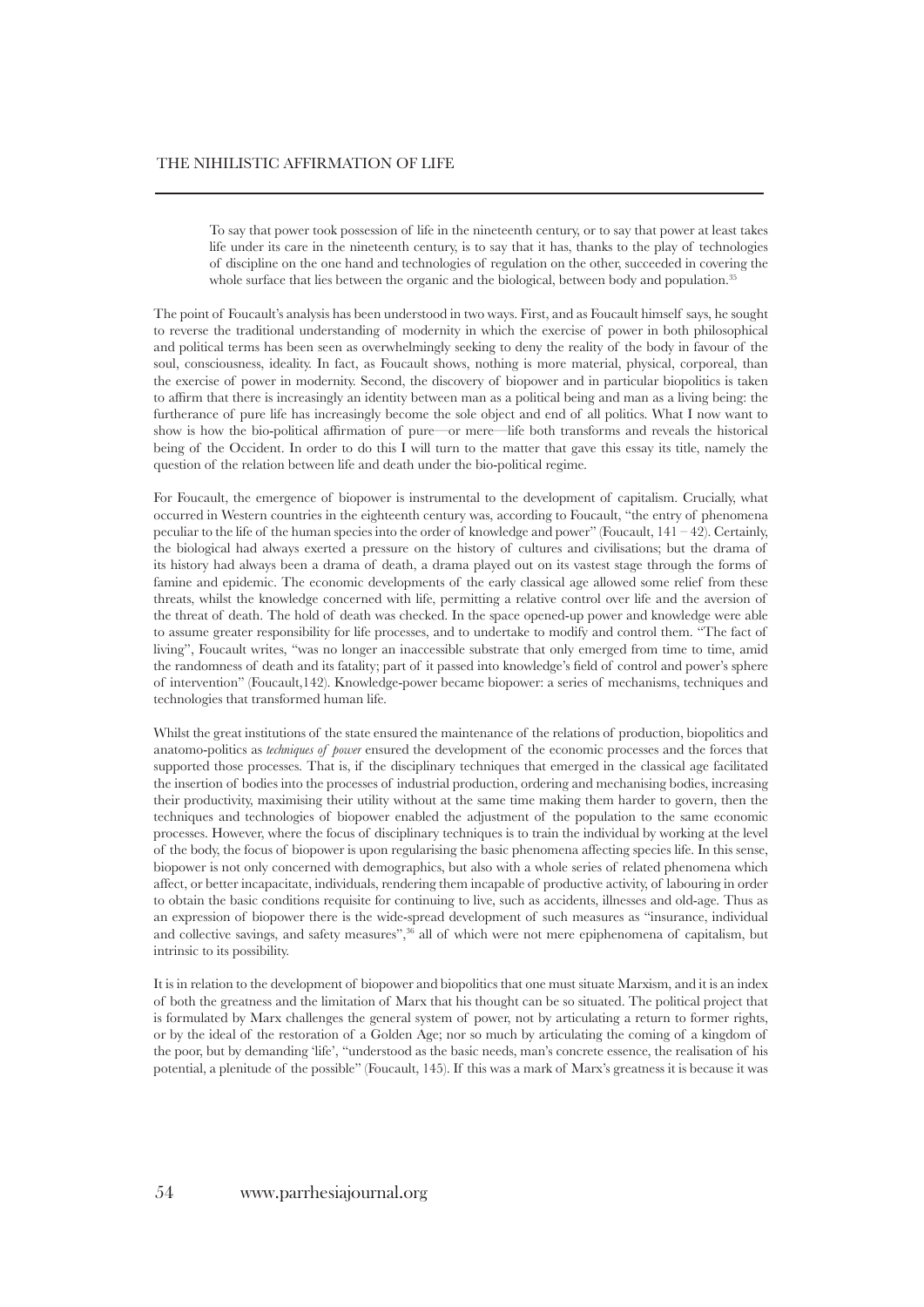a concrete intervention within the field of forces that were coming to propel the political agenda of Western countries, since "life as a political object was taken at face value and turned back against the system that was bent on controlling it" (Foucault, 145). If it was a mark of Marx's limitation it is because the political and strategic efficacy entailed a certain blindness to the basic dynamic that made it possible, Marx being unable to grasp the level at which history and the political was being effectively shaped.

As far as I am aware Foucault does not himself explicitly make this judgement about the limitations of Marx's thought, or at least he does not do so in *The Will to Knowledge*. Whilst I think there are good grounds for supposing the claim to be warranted in terms of Foucault's work I have not yet said enough to support my own making it. Before doing so, and in order to do so, it is necessary to remark that it is not a matter of making a judgement about the adequacy or inadequacy of Marx's thought, since what is at issue is what Foucault called the *epistemic* conditions of that thought, that is, the "archaic level which makes possible both knowledge itself and the mode of being of what is to be known".37 It is the intrinsic epistemic finitude of thought that at once makes Marx's discourse true, effective and limited. What is at issue in this limitation, then, is not a cognitive or philosophical inadequacy that could be overcome by thought alone. Rather, it is an historical limitation that binds Marx's work to the fate of the political in the twentieth and twenty-first centuries. In order to draw this out, or at least provide the grounds that might justify such a judgement, it is necessary to turn once more to the question of life and death, this time less to situate what Foucault says about biopower and biopolitics, but to make clear the nature of the historical and political consequences that emerge from it.

Traditionally, power has always measured itself in relation to death. The ancient *patria potestas*, the power of the patriarch as a 'power over', was, Foucault observes, essentially the power to dispose of the life of his children and slaves, the power *to take life* or *let live*. So too in Plato, prior to the Roman formulation of the right of the despot to demand the life of his slaves and children, the individual was empowered, intellectually as well as politically, through a direct confrontation with death. In the *Phaedo* Socrates performs all the necessary religious observances prior to his execution, including the versification of Aesop's fables, because his *daimon* had always instructed him to make music. Whilst he had thought philosophy the highest form of music, he is now not sure if he performs these religious duties because in death he is returned to the gods whose possession he is. For Socrates, then, in death we return to those whose subjects and possessions we are; the direct sovereignty of the state gives way to the direct sovereignty of the gods. Nevertheless, if in this sense death deprives us of power, in another sense, for Socrates, it does not: it is by confronting death that we are empowered, enjoying or coming to enjoy an authority over ourselves in the sense that we divest ourselves of the despotic authority of the body, and place the soul in charge of itself.

This "characteristic privilege" of "sovereign power to decide life and death", as Foucault puts it, was greatly diminished by the classical theoreticians. No longer could the sovereign exercise his power in an absolute way; the right to decide life and death was hedged and qualified. Only when his or her life was in danger could the sovereign demand the life of his or her subjects. If he or she were threatened by external enemies then the sovereign could demand that those over whom he or she ruled risk their life in defence of the state. On the other hand, if the sovereign's subjects directly threatened his or her life, or his or her laws, then he or she could rightfully demand their life: punishing them by execution. Diminished or undiminished, qualified or absolute, the right to life and the right to death are dissymmetrical: "the sovereign exercised his right of life only by exercising his right to kill or by refraining from killing" (Foucault, 136). The power over life is effective only through death.

As part of the mutation that Foucault describes in terms of the emergence of biopower, a power that is "bent on generating forces, making them grow, and ordering them, rather than one dedicated to impeding them, making them submit, or destroying them" (Foucault, 136), there is a shift in the exercise of power over death and life. Instead of death-dealing, power becomes life-administering. The social body has the right to ensure, maintain or develop its life, and where the sovereign, or sovereign state, demands death this is always a demand issued in terms of, or with the aim of, the furtherance of life.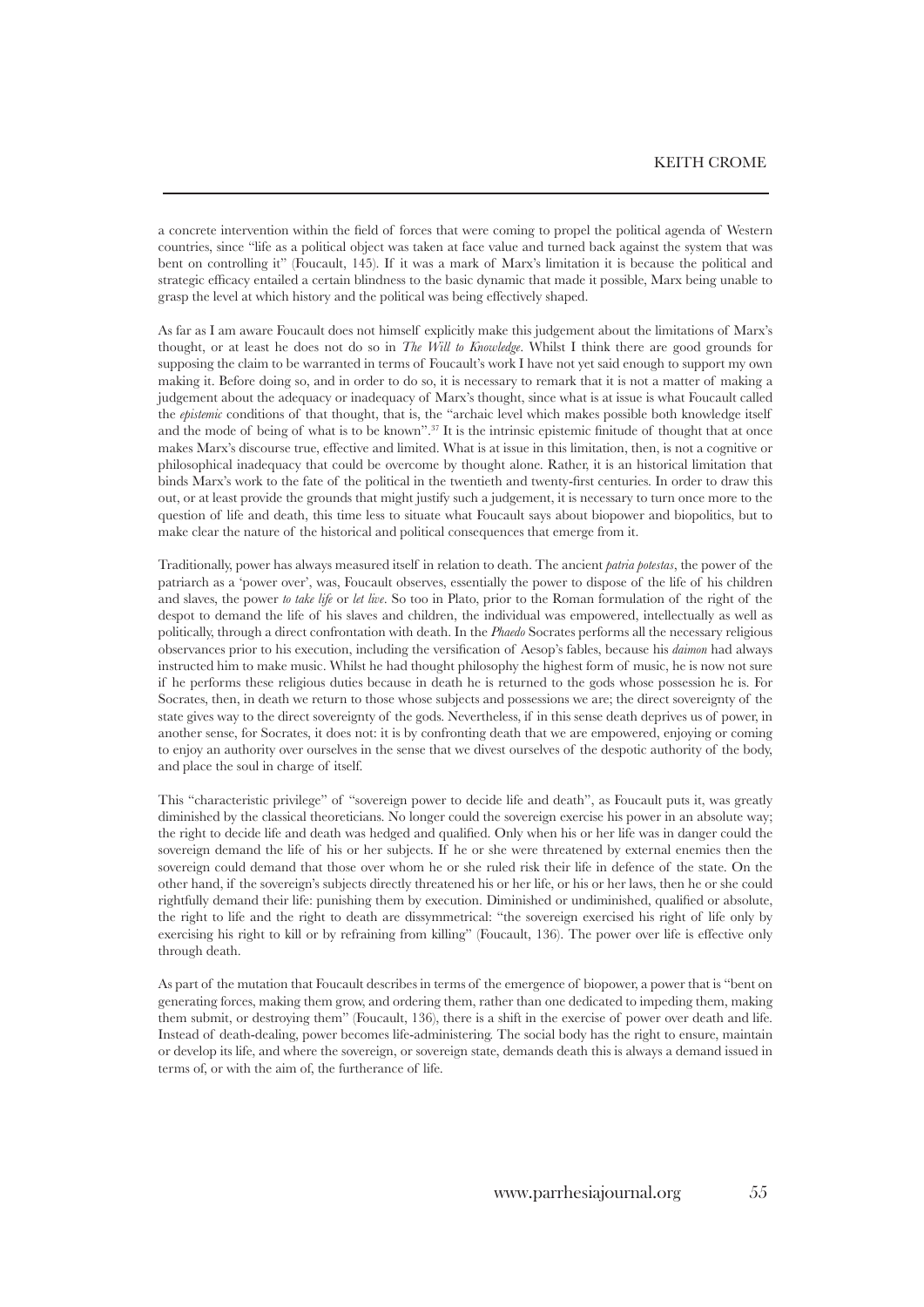What happens, then, when the furtherance of life becomes an end-in-itself? For Foucault there is a profound shift in the nature of the political projects of the Occident: "for millennia", he remarks, "man remained what he was for Aristotle: a living animal with the additional capacity for a political existence; modern man is an animal whose politics places his existence as a living being in question" (Foucault, 143). As is well-known, for Aristotle, the end of politics is the good-life, but (and as has been pointed out by many thinkers, Arendt and Agamben among them) he distinguishes between simple, natural life and its good or goods, and political life and its good.<sup>38</sup> The good of simple, natural life concerns merely the pleasant, the good of political life concerns goodness and justice. The good of simple, natural life, that is, the pleasant, is a good shared by all animals; the good of political life, goodness as such, and justice, is peculiar to man, who is *zoon politikon*.

We can, then, answer the question about what happens when the furtherance of life becomes an end-in-itself, by way of another question: what happens when human life identifies the good-life with the prolongation of life itself ? Or, and at the risk of piling question on question: what is the condition of the political when its condition, in the Foucauldian sense, is simply the furtherance of mere life? In short, the answer is that what happens to the political in these circumstances is that it falls out of its own essential element, and is incapable of maintaining itself as what it is. Foucault's invocation of the Aristotelian definition of the human being as *zoon politikon* and its transformation is instructive. The Greeks, Aristotle among them, distinguished between the political life, which was concerned with a good that did not relate to necessity, but to freedom, and the life of the household, the *oikos*, in which the role of the *despotes* was to secure the necessities for the sustenance and reproduction of mere life. With the transformation of which Foucault speaks, the political declines into the merely economic: the sustenance of a life of freedom—both the precondition and the *telos* of the political for the Greeks—becomes supplanted by the *administration* of mere, biological, life.

Although to my knowledge Foucault rarely, if ever, speaks of or in terms of what, following Nietzsche, philosophy has designated as the nihilism of Occidental history, here we find something that it would not be wrong to designate by such a name, if it is right to maintain that the political, for the Greeks, was one of the highest ways of life (a *bioi* in the true sense of the word), grounded on and grounding human freedom. For this movement, this transformation, is nothing other than the devaluation of the highest values, and the expression of a political will that wills the end of politics. Such a will heralds the advent of what Nietzsche called the "last man", that type of human who solely wills his own preservation, and thus wills not to will. Doubtless this is why Foucault is moved to conclude that what emerges from out of this transformation of politics, power, and the relation between power and life and death is "a kind of bestialization of man achieved through the most sophisticated political techniques."<sup>39</sup> In a sense it would be to press a point, but in effect this is what constitutes the historical limitation of Marx's work, for Marx is unable to see this devaluation of the political, and is not himself a political thinker, but an economic one.

I can underline this devaluation of politics, the nihilism of the fate of the political in the Occident, which Foucault's work traces, by coming back, once more, to the question of life and death. As Arendt has pointed out, for the Greeks entry into the political realm required that one be prepared to put one's life at stake; one attained to freedom by risking one's life, first because, leaving the realm of the household in order to attend to the affairs of the city, was to leave behind that realm in which one secured the necessity requisite to survival, and secondly—and doubtless for associated reasons—too great an attachment to life was a sign of *slavishness*.<sup>40</sup> Might one not say, then, that what emerges from out of a politics that is concerned with the preservation of life is – and this is an inappropriate term, given what I have just said, but I can think of no other—a politics of *ressentiment*, a truly re-active politics (and thus not a politics at all).

It is only by recognising this that it is possible to understand the paradox of the biopolitical. As Foucault remarks, if since the classical age, the mechanisms of power of the West have undergone a profound modification, seeking to generate forces, make them grow and ordering them, rather than functioning negatively, as a power of deduction; if, moreover, power has, in the form of biopolitics, become life-administering, it is nevertheless the case that "wars were never as bloody as they have been since the nineteenth century, and all things being

#### 56 www.parrhesiajournal.org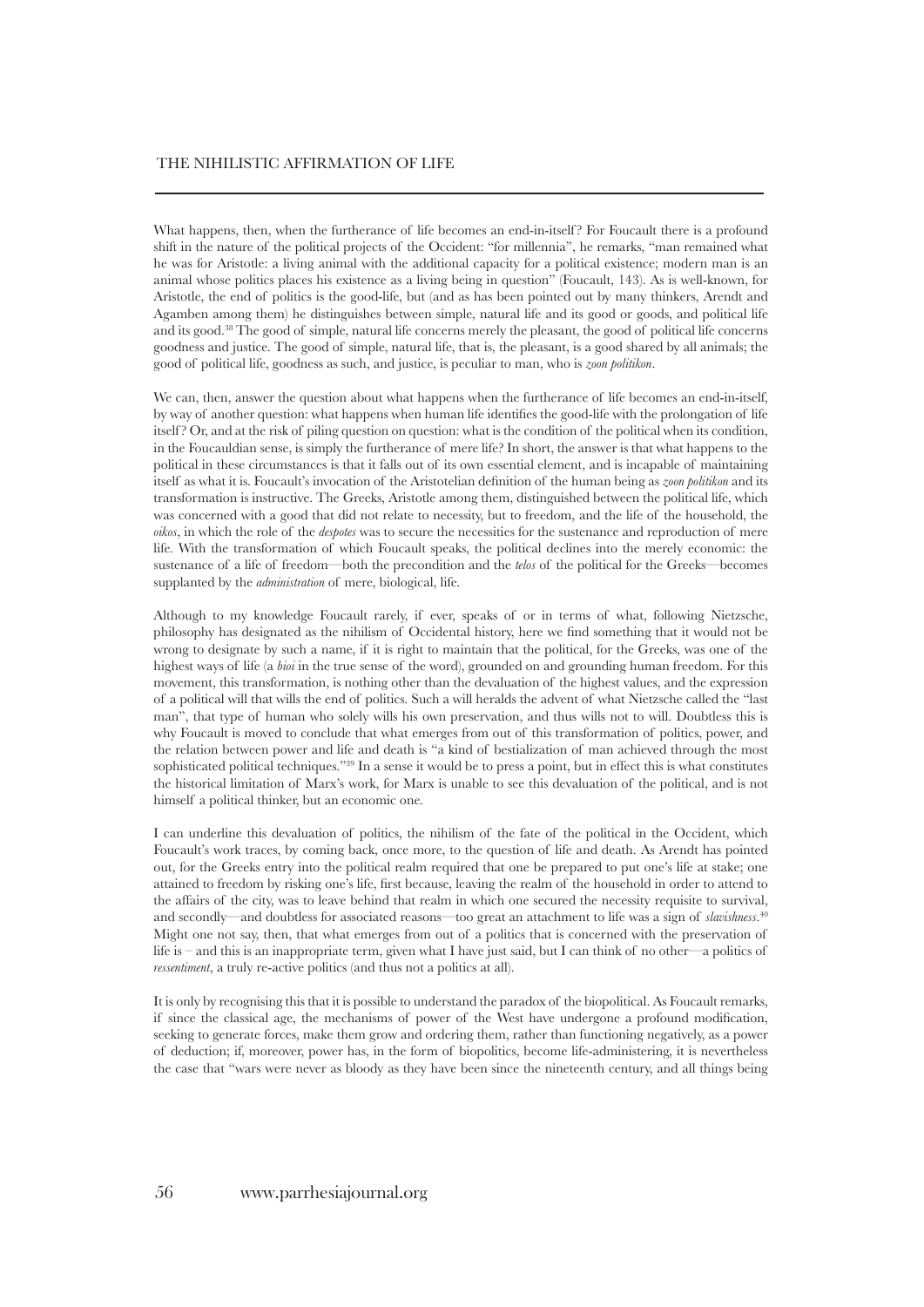equal, never before did regimes visit such holocausts on their own populations" (Foucault, 136-7). However, and as Foucault argues:

This formidable power of death—and this is perhaps what accounts for part of its force and the cynicism with which it has so greatly expanded its limits—now presents itself as the counterpart of a power that exerts a positive influence on life, that endeavours to administer, optimize, and multiply it, subjecting it to precise controls and comprehensive regulations. Wars are no longer waged in the name of a sovereign who must be defended; they are waged on behalf of the existence of everyone, entire populations are mobilised for purpose of wholesale slaughter in the name of life necessity (Foucault, 137).

One must see here, in relation to this justification for war, not so much some flimsy ideological masking of real intentions, but the real motives themselves, that is, the truth of modern politics itself. A politics premised on the mere preservation of life—which I have called above a politics of *ressentiment*—must, necessarily, turn to slaughter and genocide, since mere self-preservation entails a community, a common being, that can only premise its identity, its being-in-common, on the reduction of everything alien or other either to itself, or alternatively seek its destruction. The self-preservation of life, which has become the political telos of modernity, must inevitably preclude any form of hetero-affection, and thus it becomes self-stultifying.

It is for this reason that Foucault posits a connection between biopolitics, biopower and the holocaust, for as he remarks: "for the first time in history, the possibilities of the social sciences are made known, and at once it becomes possible both to protect life and to authorise a holocaust."<sup>41</sup> It is in this sense that Foucault can say that what are often regarded as the two pathological forms of power in the twentieth century, Fascism and Stalinism, are, despite their historical uniqueness, "not quite original", for they "used and extended mechanisms already present in most other societies [… and] in spite of their own internal madness, they used to a large extent, the ideas and the devices of our political rationality."<sup>42</sup> Certainly I do not want to be understood to be claiming that Fascism and Stalinism are identical, or that the differences between them are irrelevant, nor do I want to be taken to be claiming that Foucault would himself have been dismissive of the differences between them. Rather, what I am claiming is that, on the one hand, Foucault's genealogical attention to the effectiveness of power allows us to distinguish the historical specificity of modern genocide. For rather than simply distinguishing it by the quantity of those killed, and the means by which such quantities of people were killed, Foucault allows us to grasp the essential transformation at issue, namely the political and philosophical transformation of the relation to life itself. As he argues "if genocide is indeed the dream of modern powers, this is not because of a recent return of the ancient right to kill; it is because power is situated and exercised at the level of life, the species, the race, and the large-scale phenomena of population (Foucault, 137). On the other hand—and I take this to be equally important—here we find Foucault expressly arguing that "our political rationality"—liberal governmentality—is not extrinsic to genocide, totalitarianism, or despotism. Biopolitics is, then, intrinsically related to *thanatopolitics*. This is in sharp contrast to Negri,<sup>43</sup> who argues that "thanatopolitics" is neither an internal alternative" to biopolitics, nor "a biopolitical ambiguity", but its exact opposite, "an authoritarian transcendence, an apparatus of corruption".44 If Negri can make such an affirmation it is not because he has misread Foucault: his reading of Foucault is, in many respects, insightful and acute, and worthy of attention. Rather, it is because he wants to claim that linking biopolitics to thanatopolitics as I have done here is to "*overestimate biopower whilst underestimating the possibility of resistance*".<sup>45</sup> Yet, the possibility of resistance is, for Negri, to be found in the spontaneous production of subjectivity that results from biopolitics, a claim that itself fundamentally confuses praxis, practical activity, with production, and which, as I have argued above, reproduces the nihilism of biopolitics as it tries to evoke some means of combating it by collapsing the political into the economic.

As Foucault remarks, wars have never been as bloody as in the nineteenth and twentieth centuries. That this occurs against the horizon of the birth of biopolitics and biopower, a power and politics bent on securing the furtherance of life is, then, less of a paradox than it might seem, for it is the expression of the nihilism of such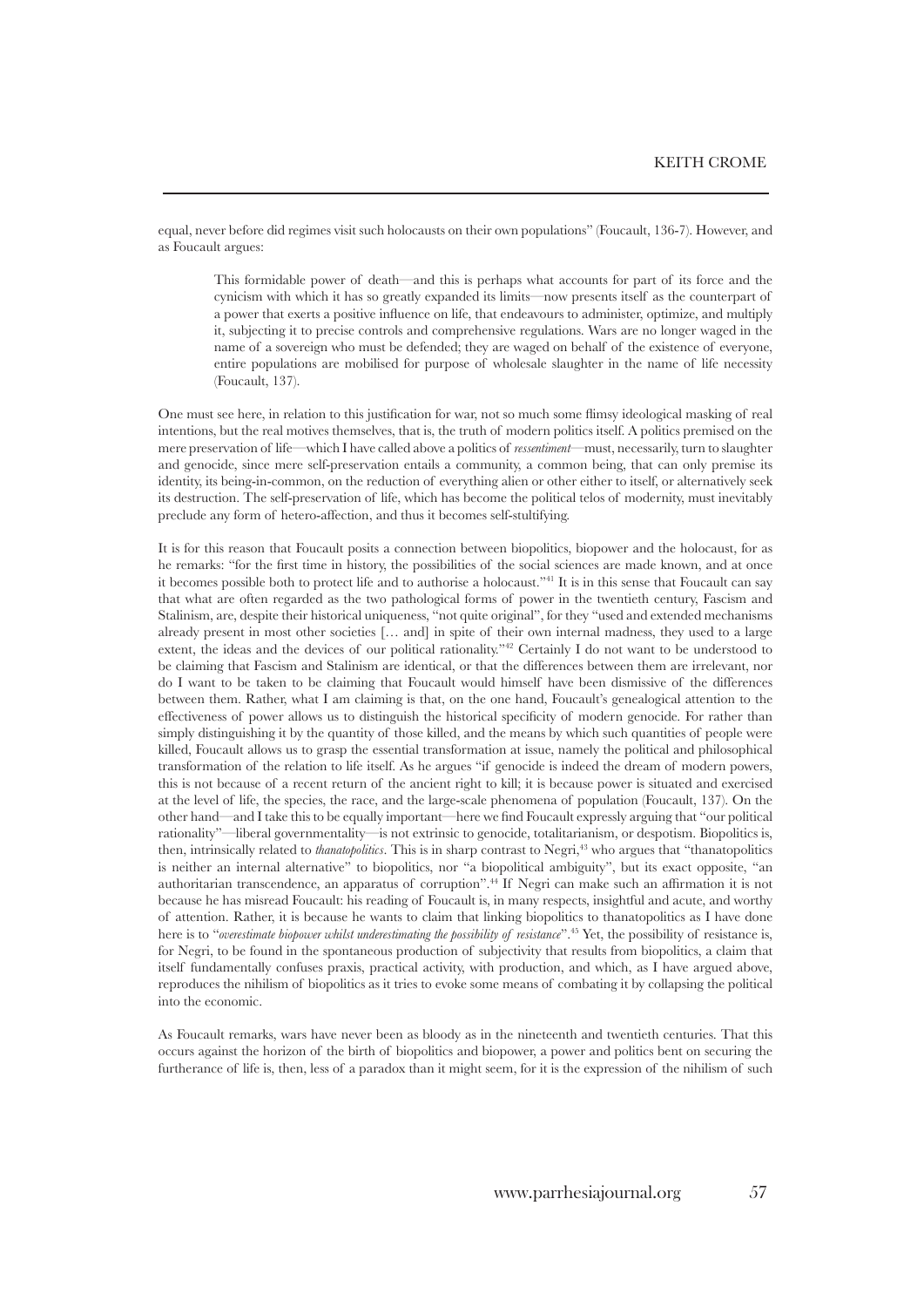# THE NIHILISTIC AFFIRMATION OF LIFE

a politics, one in which massacres, far from being diminished, have simply become "vital" (Foucault, 137). One might say, then, that both Fascism and Stalinism are, despite their differences, both expressions of a politics of despotism, a politics in which modern democracy itself takes the form of the despotic. Moreover, if to speak of a transformation of power is to speak of a transformation of the way in which power empowers itself, we must recognise that this is an historical transformation that is essentially futural; the empowering of power is, fundamentally, the destining of the future, one in which the future of the human is at stake. It might seem that to conclude in this way is to conclude without offering any alternative, or any means of finding an alternative to biopolitics. And yet, before it is possible to find a cure, it is necessary to understand what it is that makes us ill.

*Keith Crome* is Senior Lecturer in Philosophy at Manchester Metropolitan University. He is the author of *Lyotard and Greek Thought: Sophistry*, and the co-editor of the *Lyotard Reader and Guide.*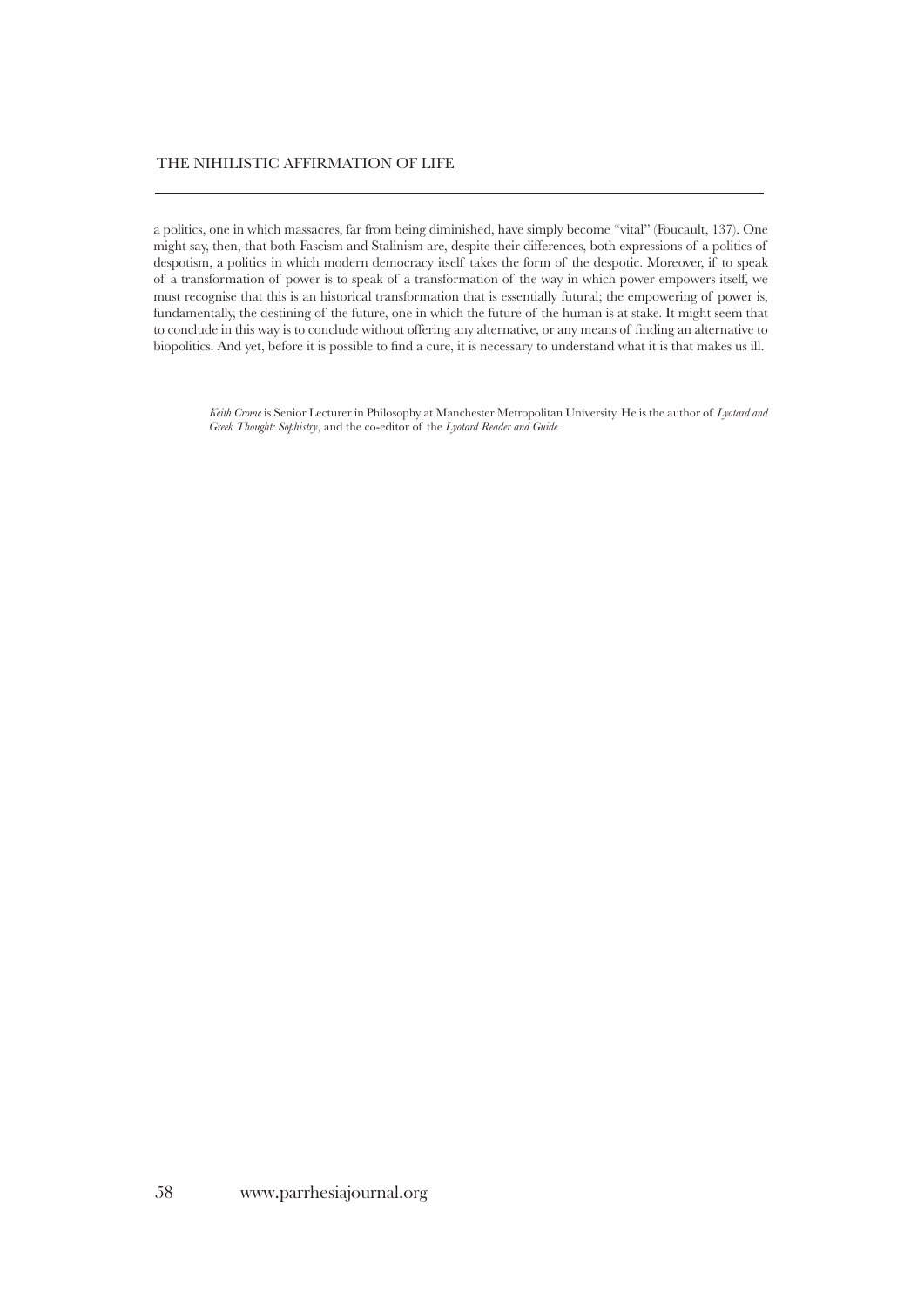### **NOTES**

1. Michel Foucault, 'A Preface to Transgression' in *Aesthetics: Method and Epistemology*. Ed. James D. Faubion, trans. Robert Hurley *et al*. Essential Works of Foucault 1954 – 1984, Volume One. Middlesex: Penguin, 2000, 69 – 87.

2. Jacques Derrida has highlighted the role of death and finitude in Foucault's work. See Derrida, '"To Do Justice to Freud"' in *Resistances: Of Psychoanalysis*. Trans. Peggy Kamuf, *et al*. (Stanford, California: Stanford University Press, 1998) 70 – 118. Quoting Foucault from the *Birth of the Clinic*, Derrida writes that the "Originary finitude [of modern man] is a finitude that no longer arises out of the infinity of a divine presence. It now unfolds 'in the void left by the absence of the gods'", 105. This account is profoundly consonant with the analysis of the contemporary experience of sexuality that Foucault provides in 'A Preface to Transgression', and it makes clear the connection between the 'death of God' and the emergence of the question of 'originary finitude'. It is important to preserve the connection, since as Foucault has said elsewhere the notion of the death of God is not specific to Nietzsche, but is also to be found in Hegel and Feuerbach. Thus he writes: "we must be careful, because the notion of the death of God does not have the same meaning in Hegel, Feuerbach and Nietzsche. For Hegel, Reason takes the place of God, and it is the human spirit that develops little by little; for Feuerbach, God is the illusion that alienates man, but once rid of this illusion, it is Man who comes to realise his liberty. Finally, for Nietzsche, the death of God signifies the end of metaphysics, but God is not replaced by man, and the space remains empty." Michel Foucault, 'Philosophy and the Death of God' in *Michel Foucault, Religion and Culture*. Ed. Jeremy R. Carrette. New York: Routledge, 1999, 85. Cited in Alan Milchman and Alan Rosenberg, 'The Aesthetic and Ascetic Dimensions of an Ethics of Self-fashioning: Nietzsche and Foucault', *Parrhesia*, No. 2, 2007, 46.

3. Paul Rabinow, 'Series Preface' in *Michel Foucault: Aesthetics, Method and Epistemology, Essential Works of Foucault 1954—1984, Vol. 2*. Ed. J. Faubion,. Middlesex: Penguin, 2000, p. x.

4.This and all parenthetical references are taken from Michel Foucault, *The Will to Knowledge: The History of Sexuality, Vol. 1*. Trans. Robert Hurley. Middlesex: Penguin, 1998.

5. Michel Foucault, 'Preface to *The History of Sexuality*, Volume Two' in *Ethics: Subjectivity and Truth*. Ed. Paul Rabinow, trans. Robert Hurley *et al*. Essential *Works of Foucault 1954 – 1984, Vol, 1*. Middlesex: Penguin, 2000, 204.

6. The transformation from the sovereign exercise of power over death, to the exercise of power in order to further life led Foucault to formulate the concepts of biopolitics, biopower and governmentality. These themes are important not only in the development of Foucault's work in the latter half of the 1970s, but have also been widely taken up by others. In addition to Giorgio Agamben, who has made use of the notion of biopolitics in *Homo Sacer: Sovereign Power and Bare Life*. Trans. Daniel Heller-Roazen. Stanford, California: Stanford University Press, 1998, see also, inter alia, Nikolas Rose, *The Politics of Life Itself: Biomedicine, Power and Subjectivity in the Twenty-First Century*. Princeton, New Jersey: Princeton University Press, 2007; Maurizio Lazzarato 'From Biopower to Biopolitics'. Trans. Ivan A. Ramirez in *Pli: The Warwick Journal of Philosophy, Vol. 13, Foucault: Madness/Sexuality/Biopolitics*. For Foucault's development of these concepts see the lecture courses *"Society Must be Defended": Lectures at the Collège de France 1975 – 1976*. Trans. D. Macey. New York: Picador, 2003; *Security, Territory, Population: Lectures at the Collège de France 1977– 1978*. Trans. Graham Burchell. Hampshire: Palgrave MacMillan, 2007; *The Birth of Biopolitics*: *Lectures at the Collège de France 1978 – 1979.* Trans. Graham Burchell. Hampshire: Palgrave MacMillan, 2008.

7. As I indicate later, Foucault does not often refer to nihilism himself. However, it is a central theme of his work as Milchman and Rosenberg have shown in their article 'The Aesthetic and Ascetic Dimension of Self-fashioning'.

8. Giorgio Agamben, *Homo Sacer: Sovereign Power and Bare Life*, 4.

9. Antonio Negri, *The Porcelain Workshop: For A New Grammar of Politics*. Trans. Noura Wedell. Los Angeles, CA: Semiotext(e), 2007, 29.

10. Negri, *The Porcelain Workshop*, 33.

11. To quote here in full the relevant passage from Negri: "The danger is to read, at the heart of biopolitics, a kind of positivist vitalism (and/or materialist: in fact, we might very well be faced with what Marx called a 'sad materialism'). We see this, for example, in certain recent interpretations of the political centrality of life, which read the biopolitical as a kind of confused, dangerous, and even destructive magma. This indicates a tendency towards thanatopolitics, a politics of death, rather than towards a true political affirmation of life. The shift towards thanatopolitics is, in reality, permitted and even bolstered by the great ambiguity of the word *life* itself. Under the guise of a biopolitical reflection, what we have is rather a biological and naturalising understanding of life that strips it of all political power. Life is reduced, at best, to a heap of flesh and bones. Up to what point does Heideggerian ontology find an essential and tragic resource in this passage from the *Zoe* to the *Bios*?" *Ibid*. I do not have the opportunity here to analyse in detail Negri's account of biopolitics, which he sees as central to the development of what he, after others, calls 'postmodernity'. In sum, however, what I am suggesting in this essay, via my engagement with Foucault, is that ultimately, and despite its commitment to concrete historical analysis, Negri's account of the contemporary situation and its avowal of a genuine political affirmation of life is essentially voluntaristic.

12. Foucault refers, in *Discipline and Punish*, to that book as "a genealogy or an element in a genealogy of the modern 'soul'". Michel Foucault, *Discipline and Punish: The Birth of the Prison*, trans. Alan Sheridan. Middlesex: Penguin, 1977, 29. As Gary Gutting points out in the 'Introduction' to T*he Cambridge Companion to Foucault* there are three, generally accepted, periods to Foucault's work: "an archaeology of discourse in *The History of Madness*, *The Birth of the Clinic*, *The Order of Things*, and *The Archaeology of Knowledge*; a genealogy of power relations in *Discipline and Punish* and *The History of Sexuality I*; and a problematisation of ethics in *The Use of Pleasure* and *The Care of the Self*." *The Cambridge Companion to Foucault*, ed. Gary Gutting. Cambridge: Cambridge University Press, 2003, 2.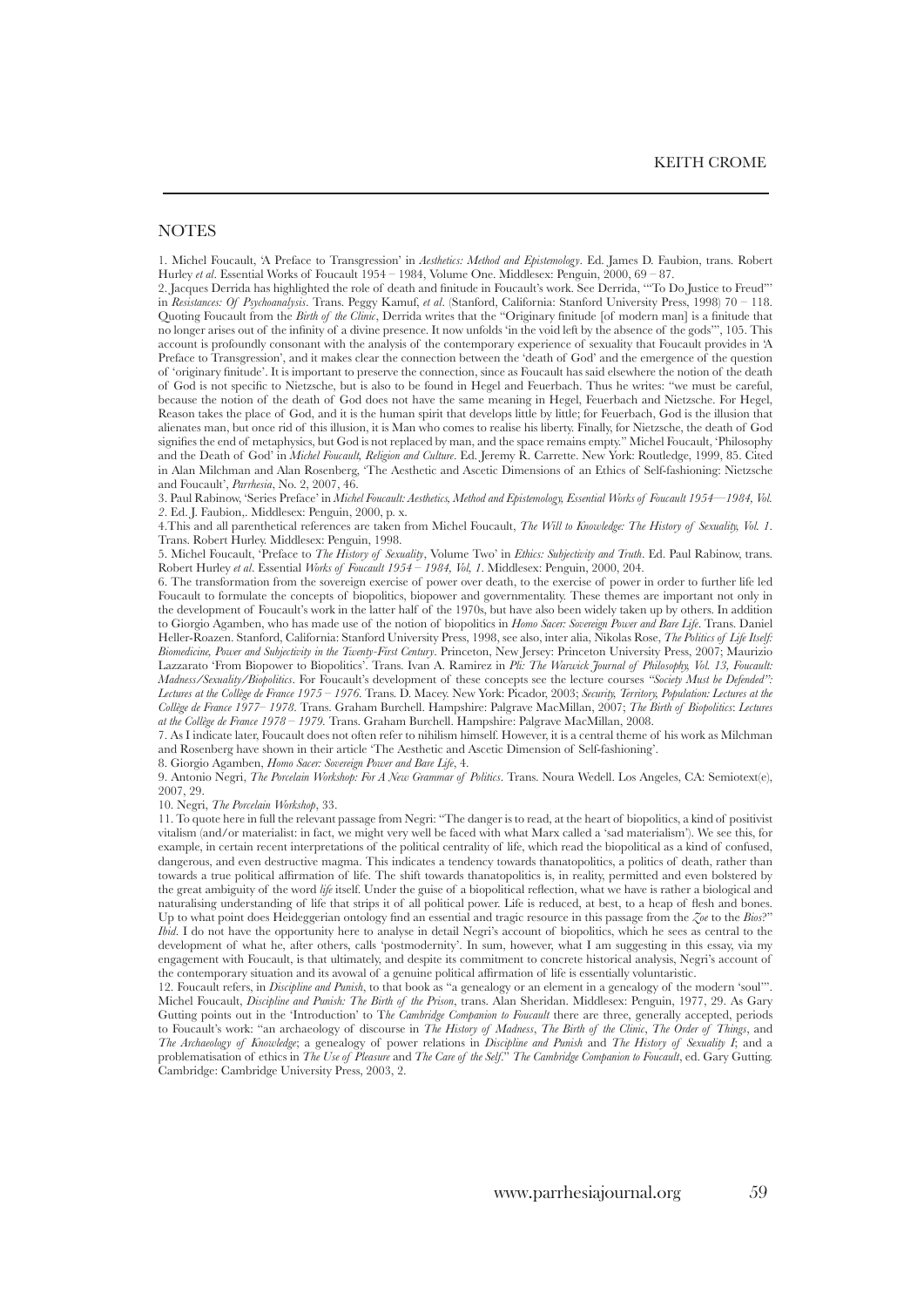17. "Eh bien, Nietzsche a multiplié les gestes philosophiques. Il s'est intéressé à tout, à la literature, à l'histoire, à la politique, etc. Il est allé chercher la philosophie partout. En cela, même si en certains domains il reste homme du XIXe siècle, il a génialement deviance notre époque". Michel Foucault and Gilles Deleuze, 'Michel Foucault et Gilles Deleuze veulent rendre à Nietzsche son vrai visage' in *Dits et écrits I, 1954—1975*. Ed. Daniel Defort and François Ewald. Paris: Gallimard, 2001, 580.

18. "Mais, à propos de Nietzsche, nous pouvons revenir à votre question: pour lui, le philosophe était celui qui diagnostique l'état de la pensée. On peut d'ailleurs envisager deux sortes de philosophes, celui qui ouvre de nouveaux chemins à la pensée, comme Heidegger, et celui qui joue en quelque sorte le rôle d'archéologue, qui étudie l'espace dans lequel se déploie la pensée, ainsi que les conditions de cette pensée, son mode de constitution". Michel Foucault, 'Qu'est-ce qu'un philosophe?' in *Dits et écrits I, 1954--1975*, 581.

19. Jacques Derrida, '"To Do Justice to Freud": The History of Madness in the Age of Psychoanalysis', 126. Derrida's remark is made apropos of Foucault's relation to Heidegger.

20. Michel Foucault, *The Use of Pleasure: The History of Sexuality 2*. Trans. Robert Hurley. Middlesex: Penguin, 1985, 10-11. 21. I hope to develop the thesis put forward here more extensively and more conclusively in a longer study devoted to Foucault's work.

22. To some this might seem a very un-Foucauldian assertion; to some it might even seem very un-Nietzschean. For example, in *The Philosophy of Michel Foucault* (London: Acumen, 2006), Todd May argues such a point. In the chapter on Foucault's genealogies, 'Genealogical Histories of Who We Are' May draws attention to Foucault's relation to Nietzsche, but then contrasts both Nietzschean and Foucauldian genealogy, understood as a refusal to seek the meaning of a phenomenon in its origin, with Heidegger's destructive return to the Greeks: "Genealogy does not search for an origin, a well-spring from which the practices one is investigating can be understood in their essence. For some who seek to understand particular practices, the key is to dig beneath all the historical transformations in order to discover the original character of the practice. Martin Heidegger, for instance, holds that in order to understand the question of Being we need to go back to its original asking, before it was buried under the weight of the metaphysical tradition. Genealogy rejects this approach" (64). Without doubt the issues are complex, and there is not the space to do them justice in a footnote. However, I would stress both that for Heidegger the meaning of being *is* time, and consequently the whole of his analysis of the meaning of the question of being is temporal, and historical, in character, and also that it is necessary to recall that for Nietzsche all philosophy—and that means Western thought as such—is Platonic, a proposition that is indubitable insofar as Nietzsche saw the historical significance of his own in terms of its overturning of Platonism. It is also necessary to recall—as I have already—that the development of Foucault's work, in which, one might say, Foucault comes progressively to discover the implications of his thought, leads him ultimately to an engagement with the thought and practices of the Greeks.

23. Michel Foucault, 'The Return of Morality' in *Politics, Philosophy, Culture: Interviews and Other Writings, 1977-1984*. Ed. Lawrence D. Kritzman. London: Routledge, 1990, 251

24. See, for example, paragraph 1067 of *The Will to Power*: "And do you know what 'the world' is to me? Shall I show it to you in my mirror? This world: a monster of energy, without beginning, without end [...] a definite force, and not a space that might be 'empty' here or there, but rather as force throughout, as a play of forces and waves of forces, at the same time one and many, increasing here and at the same time decreasing there; a sea of forces flowing and rushing together, eternally changing, eternal flooding back [...] *This world is the will to power—and nothing besides*!" Friedrich Nietzsche, *The Will to Power*. Trans. Walter Kaufmann and R. J. Hollingdale. New York: Vintage Books, 1968

25. Gilles Deleuze, *Foucault*. Trans. Séan Hand. London: Continuum, 1999, 60.

26. Negri writes: "Beyond our legitimate insistence on the origins of the concept of biopolitics in French poststructuralist thought, from this point of view it would be interesting to find a similar epistemological development in late nineteenth and early twentieth century German thought. Its fundamental figure would of course be Nietzsche. One should, in fact, analyze the whole Nietzschean effort to destroy positivist and vitalist teleology, and the way in which this same effort appears in the project of genealogy of morals." Antonio Negri, *The Porcelain Workshop,* 36. It is to be regretted that Negri did not say more about this, although I suspect were he to attempt to do so, he would be forced to reconsider his overall conception of biopolitics in the light of the phenomenon of contemporary nihilism.

27. Michel Foucault, *Psychiatric Power: Lectures at the Collège de France, 1973-1974*, trans. Graham Burchell. New York: Picador, 2006, 13.

28. Foucault, *Psychiatric Power*, 13.

29. Michel Foucault, *Power: Essential Works of Foucault 1954—1984, Vol. 3*. Ed. J. D. Faubion, trans. Robert Hurley *et al*.

<sup>13.</sup> Friedrich Nietzsche, *On the Advantage and Disadvantage of History for Life*. Trans. Peter Preuss. Indianapolis, Indiana: Hackett, 1980.

<sup>14.</sup> Nietzsche, *On the Advantage and Disadvantage of History for Life*, 8.

<sup>15.</sup> For such a tendency see, for example, H. Dreyfus and P. Rabinow's presentation of Foucault in *Michel Foucault: Beyond Structuralism and Hermeneutics*. Chicago: University of Chicago Press, 1983, in which it is argued that Foucault follows Kant in attempting to determine the sources and legitimate uses of our concepts. This Kantianising tendency is also prevalent in *The Cambridge Companion to Foucault*: for example, in 'Queering Foucault and the Subject of Feminism', Jana Sawicki, referring to Amy Allen, describes Foucault's approach as "Kantian in spirit, but not in form" (387).

<sup>16.</sup> Michel Foucault, *The History of Madness*. Ed. Jean Khalfa; trans. Jonathan Murphy and Jean Khalfa. London: Routledge, 2006, p. xxx.